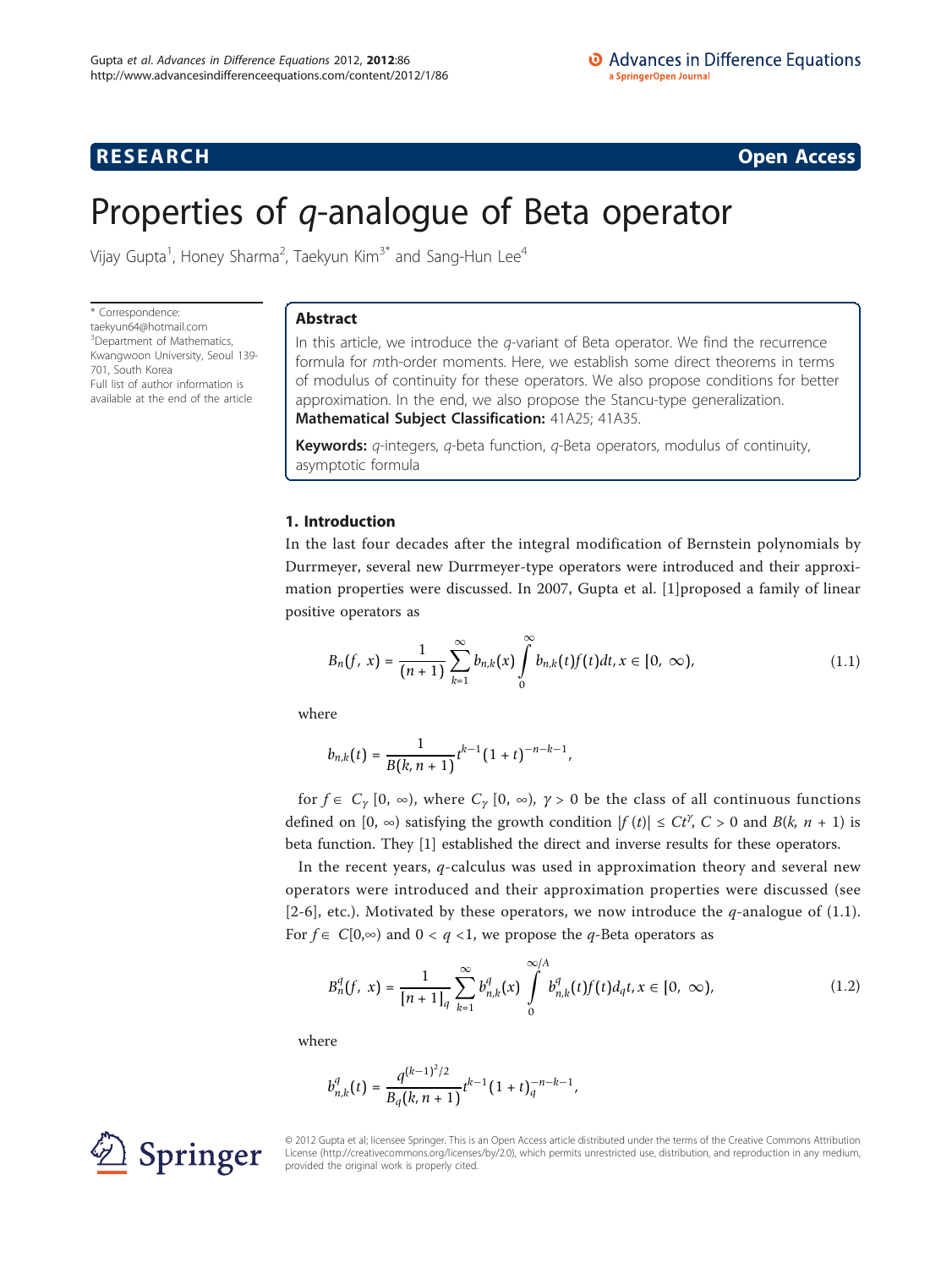and  $B_q(t, s)$  denote the q-Beta function [[7\]](#page-14-0) is given by

$$
B_q(t, s) = K(A, t) \int_0^{\infty/4} \frac{x^{t-1}}{(1+x)_q^{t+s}} d_q x,
$$

where  $K(x, t) = \frac{1}{1+x} x^t (1 + 1/x)_q^t (1 + x)_q^{1-t}$ . In particular, for any positive integer *n*,

$$
K(x, n) = q^{\frac{n(n-1)}{2}}, K(x,0) = 1, B_q(t, s) = \frac{\Gamma_q(t)\Gamma_q(s)}{\Gamma_q(t+s)}
$$
 and  $(a+b)^n_q = \prod_{s=0}^{n-1} (a + q^s b), n \in \mathbb{N}, a, b$ 

 $\in \mathbb{R}.$ 

This article is the extension of the earlier work of [[1](#page-14-0)]. Here, we consider the  $q$  variant of the operators discussed in [[1\]](#page-14-0) and obtain the recurrence relations for moments. We also obtain some direct results for the  $q$  operators, which also include the asymptotic formula. In the end, we establish the conditions for better approximation.

#### 2. Preliminaries

To make the article self-content, here we mention certain basic definitions of  $q$ -calculus, details can be found in [\[8](#page-14-0),[9\]](#page-14-0) and the other recent articles. For each nonnegative integer k, the q-integer  $[k]_q$  and the q-factorial  $[k]_q$ ! are, respectively, defined by

$$
[k]_q = \begin{cases} (1 - q^k)/(1 - q), q \neq 1 \\ k, & q = 1 \end{cases}
$$

and

$$
[k]_q! = \begin{cases} [k]_q [k-1]_q \cdots [1]_{q'} \; k \geq 1 \\ 1 \; k = 0 \end{cases}.
$$

For the integers *n*, *k* satisfying  $n \ge k \ge 0$ , the *q*-binomial coecients are defined by

$$
\begin{bmatrix} n \\ k \end{bmatrix}_q = \frac{[n]_q!}{[k]_q! [n-k]_q!}
$$

The *q*-derivative of a function  $f : \mathbb{R} \to \mathbb{R}$  is defined by

.

$$
D_q f(x) = \frac{f(x) - f(qx)}{(1 - q)x}, \; x \neq 0,
$$

and the  $q$ -improper integral (see [\[10](#page-14-0)]) is given by

$$
\int_{0}^{\infty/A} f(t)d_qt = (1-q)\sum_{j=-\infty}^{\infty} f(q^j/A)(q^j/A), A > 0.
$$

The  $q$ -integral by parts is given by

$$
\int_{b}^{a} f(t)D_q(g(t))d_qt = [f(t)g(t)]_{a}^{b} - \int_{a}^{b} g(qt)D_q(f(t))d_qt.
$$

Lemma 1. For n,  $k \geq 0$ , we have

$$
D_q(1+x)_q^{n+k+1} = [n+k+1]_q(1+qx)_q^{n+k},
$$
\n(2.1)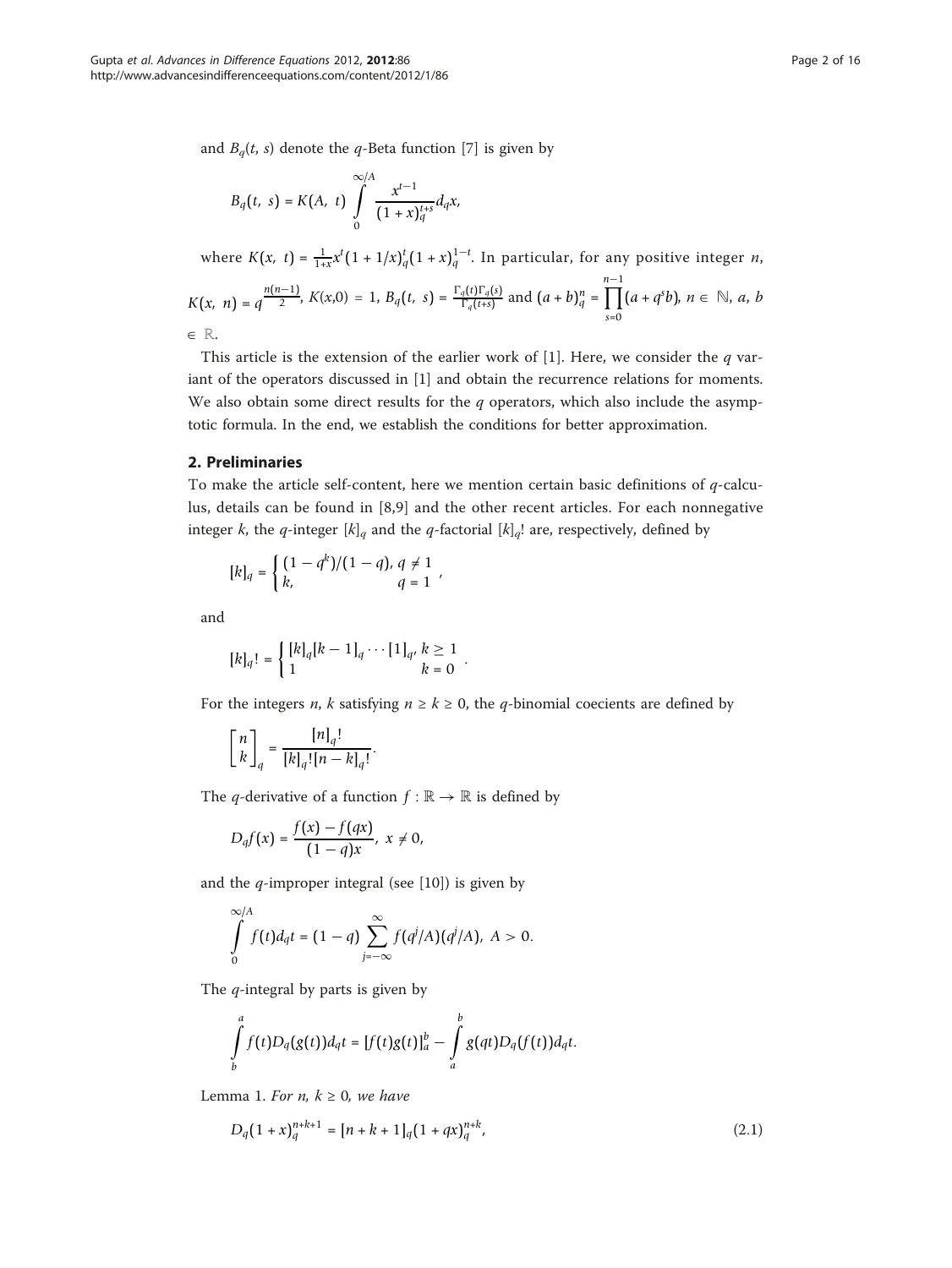$$
D_q\left(\frac{1}{\left(1+x\right)_q^{n+k+1}}\right) = -\frac{\left[n+k+1\right]_q}{\left(1+x\right)_q^{n+k+2}}.\tag{2.2}
$$

Proof. Using q-derivative operator, we can write

$$
D_q(1+x)_q^{n+k+1} = \frac{1}{(q-1)x} \left( \prod_{j=0}^{n+k} (1+q^{j+1}x) - \prod_{j=0}^{n+k} (1+q^jx) \right)
$$
  
= 
$$
\frac{(q^{n+k+1}-1)}{(q-1)} \prod_{j=0}^{n+k-1} (1+q^{j+1}x)
$$
  
= 
$$
[n+k+1]_q(1+qx)_q^{n+k}.
$$

Equation (2.2) can be obtained directly by using  $q$ -quotient rule as follows:

$$
D_q\left(\frac{1}{(1+x)_q^{n+k+1}}\right) = \frac{-[n+k+1]_q(1+qx)_q^{n+k}}{(1+x)_q^{n+k+1}(1+qx)_q^{n+k+1}}
$$

$$
= \frac{-[n+k+1]_q}{(1+x)_q^{n+k+1}(1+q^{n+k+1}x)}
$$

$$
= \frac{-[n+k+1]_q}{(1+x)_q^{n+k+2}}.
$$

 $\Box$ 

*Remark* 1. By using (2.1) and  $D_q x^{k-1} = [k-1]_q x^{k-2}$ , we get

$$
D_q\left(\frac{x^{k-1}}{(1+x)_q^{n+k+1}}\right) = \frac{(1+x)_q^{n+k+1}[k-1]_q x^{k-2} - x^{k-1}[n+k+1]_q (1+qx)_q^{n+k}}{(1+x)_q^{n+k+1}} \\
= \frac{[k-1]_q x^{k-2}}{(1+qx)_q^{n+k+1}} - \frac{[n+k+1]_q x^{k-1}}{(1+q^{n+k+1}x)(1+x)_q^{n+k+1}} \\
= \frac{x^{k-1}}{x(1+x)(1+qx)_q^{n+k+1}} \left[(1+x)[k-1]_q - x[n+k+1]_q\right] \\
= \frac{x^{k-1}}{x(1+x)(1+qx)_q^{n+k+1}} \left[[k-1]_q - q^{k-1}[n+2]_q x\right].
$$

Hence, we obtain

$$
x(1+x)D_q\left(\frac{x^{k-1}}{(1+x)_{q}^{n+k+1}}\right) = \frac{x^{k-1}}{(1+qx)_{q}^{n+k+1}}([k-1]_q - q^{k-1}[n+2]_q x). \tag{2.3}
$$

Lemma 2. We have following equalities

$$
qx(1+x)D_q(b_{n,k}^q(x)) = [n+2]_q b_{n,k}^q(qx) \left(\frac{[k-1]_q}{q^{k-2}[n+2]_q} - qx\right),
$$
\n(2.4)

$$
\frac{t}{q}\left(1+\frac{t}{q}\right)D_q\left(b_{n,k}^q\left(\frac{t}{q}\right)\right)=\frac{[n+2]_q}{q^2}b_{n,k}^q(t)\left(\frac{[k-1]_q}{q^{k-2}[n+2]_q}-t\right).
$$
\n(2.5)

Proof. Above equalities can be obtained by direct computations using definition of operator and (2.3). □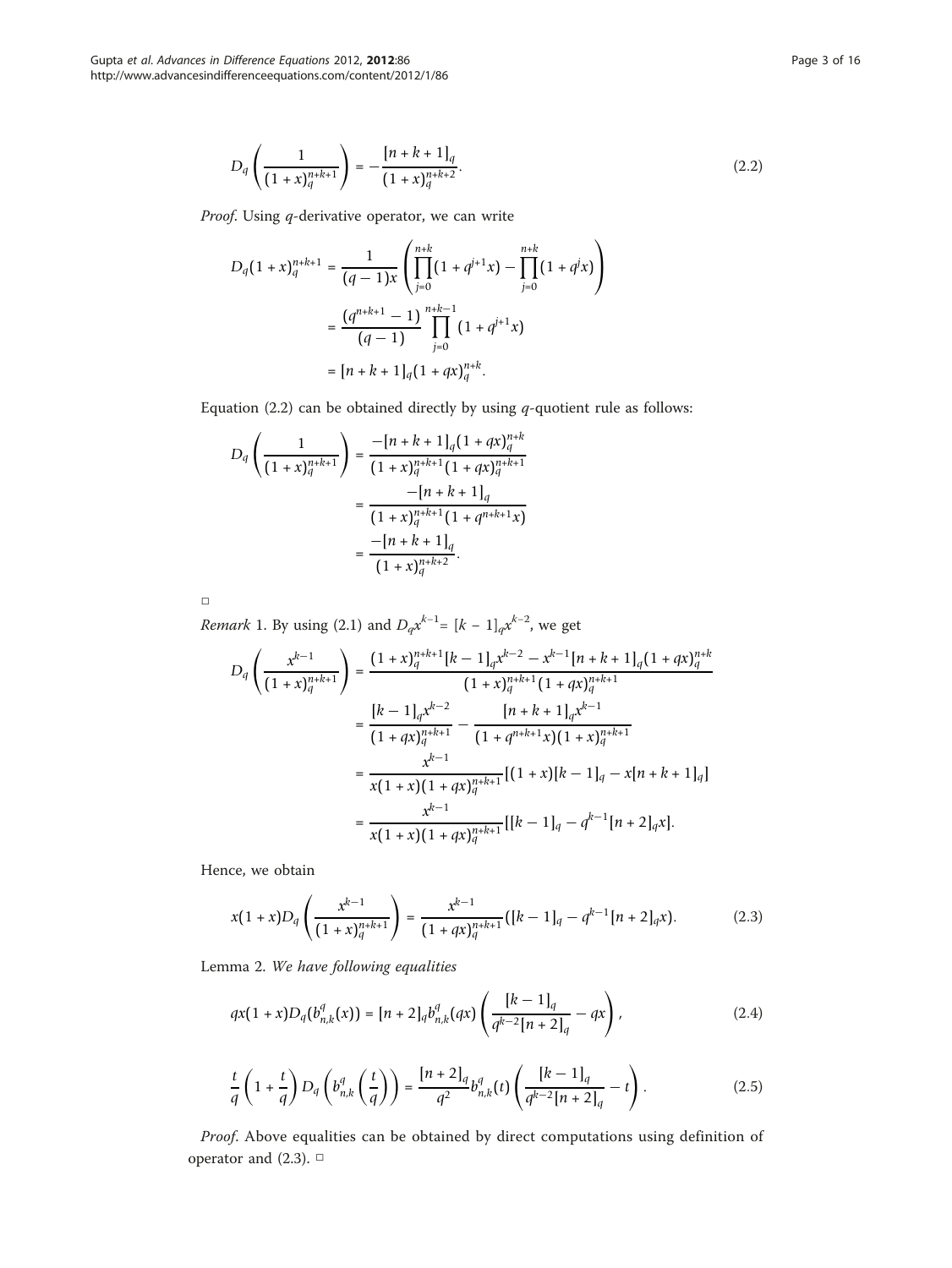**Theorem 1.** If mth ( $m > 0$ ,  $m \in \mathbb{N}$ )-order moment of operator (1.2) is defined as

$$
B_{n,m}^q(x) := B_n^q(t^m, x) = \frac{1}{[n+1]_q} \sum_{k=1}^{\infty} b_{n,k}^q(x) \int_0^{\infty/4} b_{n,k}^q(t) t^m d_q t, x \in [0, \infty),
$$

then  $B_{n,0}^q(x)$  = 1 and for n >m, we have following recurrence relation,

$$
([n+2]_q - [m+2]_q)B^q_{n,m+1}(qx) = q([m+1]_q + x[n+2]_q)B^q_{n,m}(qx) + qx(1+x)D_q(B^q_{n,m}(x)).
$$
 (2.6)

Proof. By using (2.4), we have

$$
qx(1+x)D_q(B_{n,m}^q(x)) = \frac{1}{[n+1]_q} \sum_{k=1}^{\infty} qx(1+x)D_q b_{n,k}^q(x) \int_0^{\infty/A} b_{n,k}^q(t) t^m d_q t
$$
  

$$
= \frac{[n+2]_q}{[n+1]_q} \sum_{k=1}^{\infty} b_{n,k}^q(qx) \int_0^{\infty/A} \left(\frac{[k-1]_q}{q^{k-2}[n+2]_q} - t\right) b_{n,k}^q(t) t^m d_q t
$$
  

$$
+ \frac{[n+2]_q}{[n+1]_q} \sum_{k=1}^{\infty} b_{n,k}^q(qx) \int_0^{\infty/A} b_{n,k}^q(t) t^{m+1} d_q t
$$
  

$$
- qx \frac{[n+2]_q}{[n+1]_q} \sum_{k=1}^{\infty} b_{n,k}^q(qx) \int_0^{\infty/A} b_{n,k}^q(t) t^m d_q t
$$
  

$$
= I + [n+2]_q B_{n,m+1}^q(qx) - qx[n+2]_q B_{n,m}^q(qx),
$$

by  $(2.5)$  and  $q$ -integration by parts, we get

$$
I = \frac{1}{[n+1]_q} \sum_{k=1}^{\infty} b_{n,k}^q(qx) \int_0^{\infty/A} (qt^{m+1} + t^{m+2}) D_q b_{n,k}^q(t/q) d_q t
$$
  

$$
= -\frac{1}{[n+1]_q} \sum_{k=1}^{\infty} b_{n,k}^q(qx) \int_0^{\infty/A} (q[m+1]_q t^m + [m+2]_q t^{m+1}) b_{n,k}^q(t) d_q t
$$
  

$$
= -[m+1]_q q B_{n,m}^q(qx) - [m+2]_q B_{n,m+1}^q(qx),
$$

by combining above two equations, we can write

$$
\begin{aligned} qx(1+x)D_q\big(B_{n,m}^q(x)\big) &= -[m+1]_q q B_{n,m}^q(qx) - [m+2]_q B_{n,m+1}^q(qx) \\ &+ [n+2]_q B_{n,m+1}^q(qx) - qx[n+2]_q B_{n,m}^q(qx) \\ &= \big( [n+2]_q - [m+2]_q \big) B_{n,m+1}^q(qx) - q \big( [m+1]_q + x[n+2]_q \big) B_{n,m}^q(qx). \end{aligned}
$$

Hence, the result follows.  $\Box$ 

Corollary 2. We have

$$
B_{n,1}^q(x) = \frac{(q + x[n+2]_q)}{([n+2]_q - [2]_q)},
$$
\n(2.7)

$$
B_{n,2}^q(x) = \frac{(q[2]_q + x[n+2]_q)(q + x[n+2]_q)}{([n+2]_q - [2]_q)([n+2]_q - [3]_q)} + \frac{x(q+x)[n+2]_q}{q([n+2]_q - [2]_q)([n+2]_q - [3]_q)}
$$
(2.8)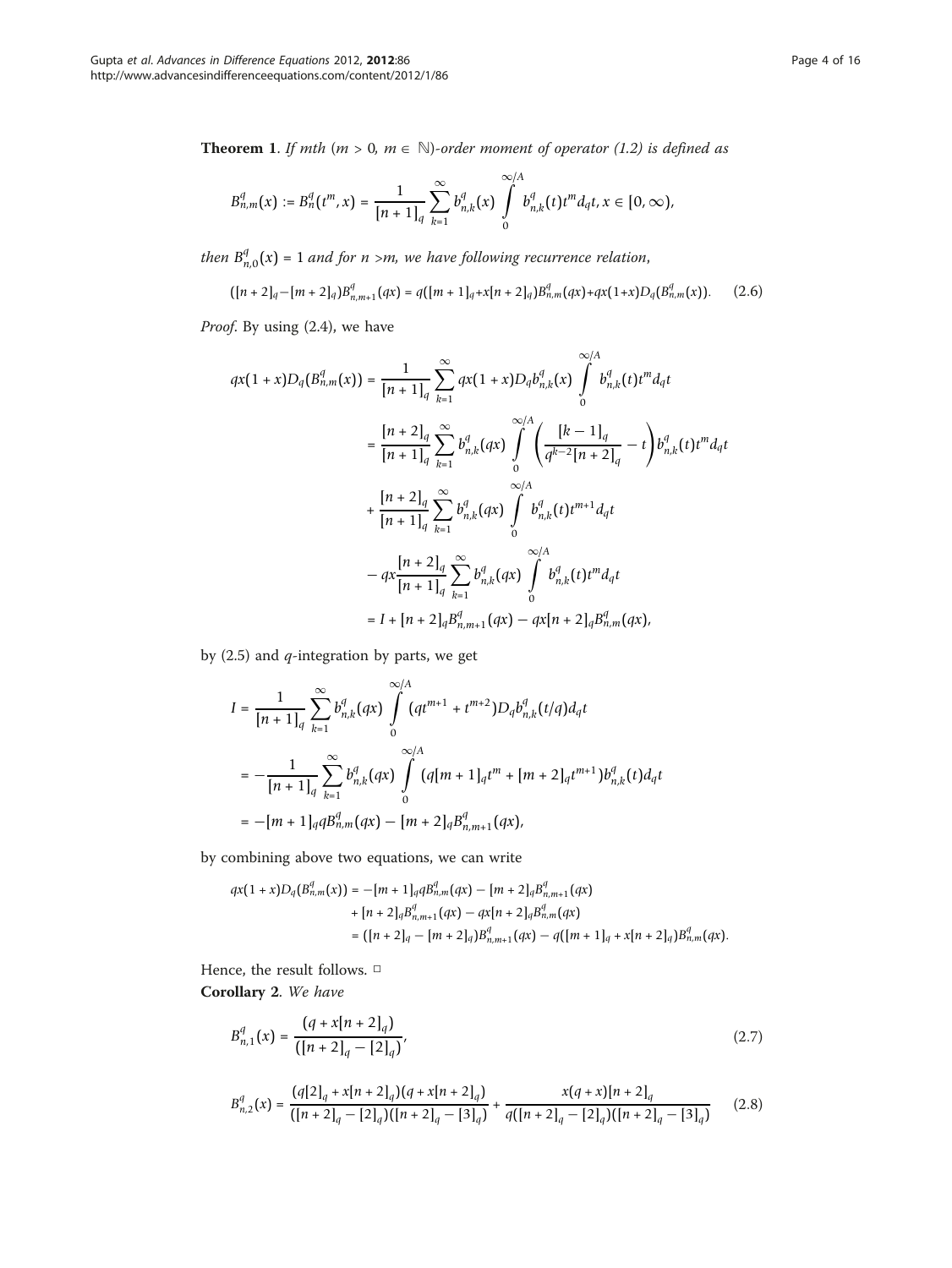**Corollary** 3. If we denote central moments by  $\phi_{n,m}^q(x) = B_n^q((t-x)^m, x)$ ,  $m = 1, 2$ , then we have

$$
\phi_{n,1}^q(x) = \frac{(q + x[2]_q)}{([n+2]_q - [2]_q)},
$$
\n(2.9)

$$
\phi_{n,2}^q(x) = \frac{x^2 \left( \left( \frac{1+q^3}{q} \right) [n+2]_q + [2]_q [3]_q \right) + x((q^2+1)[n+2]_q + 2q [3]_q) + q^2 [2]_q}{([n+2]_q - [2]_q)([n+2]_q - [3]_q)}
$$
(2.10)

Remark 2. As a special case when  $q \to 1$ <sup>-</sup>, we have

$$
B_{n,1}(x) = \frac{(2+n)x+1}{n},
$$
  
\n
$$
B_{n,2}(x) = \frac{(n+3)(n+2)}{n(n-1)}x^2 + 4\frac{(n+2)}{n(n-1)}x + \frac{2}{n(n-1)}.
$$

The first two central moments for  $q \to 1^-$  are

$$
B_n((t-x),x) = \frac{2x+1}{n},
$$
  
\n
$$
B_n((t-x)^2,x) = \frac{x(1+x)(2n+10)+2}{n(n-1)}.
$$

which are the moments obtained by Gupta et al. [\[1\]](#page-14-0) for Beta operator.

# 3. Ordinary approximation

Let  $C_B$  [0,  $\infty$ ) be the space of all real valued continuous bounded function f on [0,  $\infty$ ) endowed with the norm  $|| f || = \sup{ |f(x)| : x \in [0, \infty) \}$ . Further let us consider the following K-functional:

$$
K_2(f, \delta) = \inf_{g \in W^2} \{ ||f - g|| + \delta ||g''|| \},\
$$

where  $\delta > 0$  and

$$
W^{2} = \{g \in C_{B}[0, \infty) : g', g'' \in C_{B}[0, \infty)\}.
$$

From [[11\]](#page-14-0), there exist an absolute constant  $C > 0$  such that

$$
K_2(f,\delta) \le C\omega_2(f,\delta^{1/2}),\tag{3.1}
$$

where

$$
\omega_2(f, \delta^{1/2}) = \sup_{0 < h \le \sqrt{\delta}} \sup_{x \in [0, \infty)} |f(x + 2h) - 2f(x + h) + f(x)|
$$

is the second-order modulus of smoothness of  $f \in C_B [0, \infty)$ . By

$$
\omega(f, \delta) = \sup_{0 < h \leq \delta} \sup_{x \in [0, \infty)} |f(x + h) - f(x)|
$$

we denote the usual modulus of continuity of  $f \in C_B [0, \infty)$ . **Theorem 4.** Let  $0 < q < 1$ , we have

$$
|B_n^q(f, x) - f(x)| \leq C\omega_2 \left( f, \sqrt{\phi_{n,2}^q(x) + {\phi_{n,1}^q}^2(x)} \right) + \omega(f, \phi_{n,1}^q(x))
$$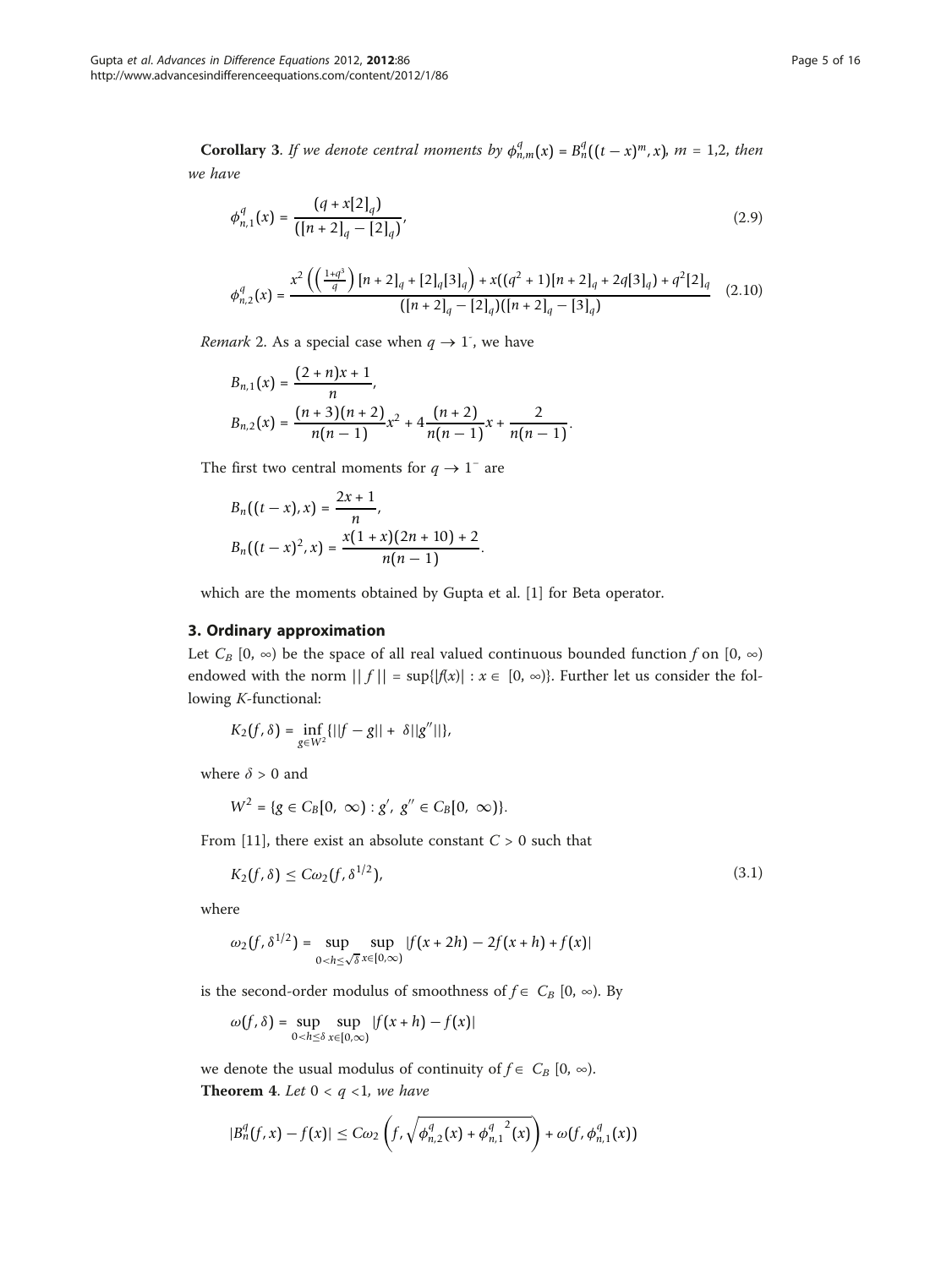$$
\overline{B}_n^q(f,x) = B_n^q(f,x) - f\left(\frac{q + [n+2]_q x}{[n+2]_q - [2]_q}\right) + f(x),\tag{3.2}
$$

 $x \in [0, ∞)$ . The operators  $\overline{B}_{n}^{q}$  preserve the linear functions:

$$
\overline{B}_n^q(t-x,x) = 0 \tag{3.3}
$$

Let  $g \in W^2$  and  $t \in [0, \infty)$ . Using Taylor's expansion, we have

$$
g(t) = g(x) - g'(x)(t - x) + \int_{x}^{t} (t - u)g''(u)du,
$$

and (3.3), we have

$$
\bar{B}_n^q(g,x)=g(x)+\overline{B}_n^q\left(\int\limits_x^t (t-u)g''(u)du,x\right).
$$

Therefore, from (3.2), we have

$$
|\bar{B}_{n}^{q}(g,x)-g(x)| \leq \left|B_{n}^{q}\left(\int_{x}^{t} (t-u)g''(u)du,x\right)\right| + \left|\int_{x}^{\frac{q+[n+2]_{q}x}{[n+2]_{q}-[2]_{q}}}\left(\frac{q+[n+2]_{q}x}{[n+2]_{q}-[2]_{q}}-u\right)g''(u)du\right|
$$
  

$$
\leq B_{n}^{q}\left(\int_{x}^{t} |t-u||g''(u)|du,x\right) + \int_{x}^{\frac{q+[n+2]_{q}x}{[n+2]_{q}-[2]_{q}}}\left|\frac{q+[n+2]_{q}x}{[n+2]_{q}-[2]_{q}}-u\right| |g''(u)|du
$$
  

$$
\leq \left[B_{n}^{q}\left((t-x)^{2},x\right)+\left(\frac{q+[2]_{q}x}{[n+2]_{q}-[2]_{q}}\right)\right]||g''||.
$$
 (3.4)

From Corollary 3, we get

$$
|\overline{B}_n^q(g,x) - g(x)| \le \left(\phi_{n,2}^q(x) + \phi_{n,1}^{q2}(x)\right) ||g''||. \tag{3.5}
$$

By (3.2) and Corollary 1, we have

$$
|\overline{B}_n^q(f,x)| \le |B_n^q(f,x)| + 2||f|| \le ||f||B_n^q(1,x) + 2||f|| \le 3||f||. \tag{3.6}
$$

Now using (3.2), (3.5), and (3.6), we obtain

$$
|B_{n,q}(f,x) - f(x)| \leq |\overline{B}_n^q(f - g, x) - (f - g)(x)| + |\overline{B}_n^q(g, x) - g(x)| + \left| f\left(\frac{q + [n+2]_q x}{[n+2]_q - [2]_q}\right) - f(x) \right|
$$
  

$$
\leq 4||f - g|| + (\phi_{n,2}^q(x) + \phi_{n,1}^{q^2}(x))||g''|| + \left| f\left(\frac{q + [n+2]_q x}{[n+2]_q - [2]_q}\right) - f(x) \right|.
$$

Thus taking infimum on the right-hand side over all  $g \in W^2$ , we get

$$
|B_n^q(f,x)-f(x)| \leq 4K_2\left(f,\phi_{n,2}^q(x)+\phi_{n,1}^{q2}(x)\right)+\omega(f,\phi_{n,1}^q(x)).
$$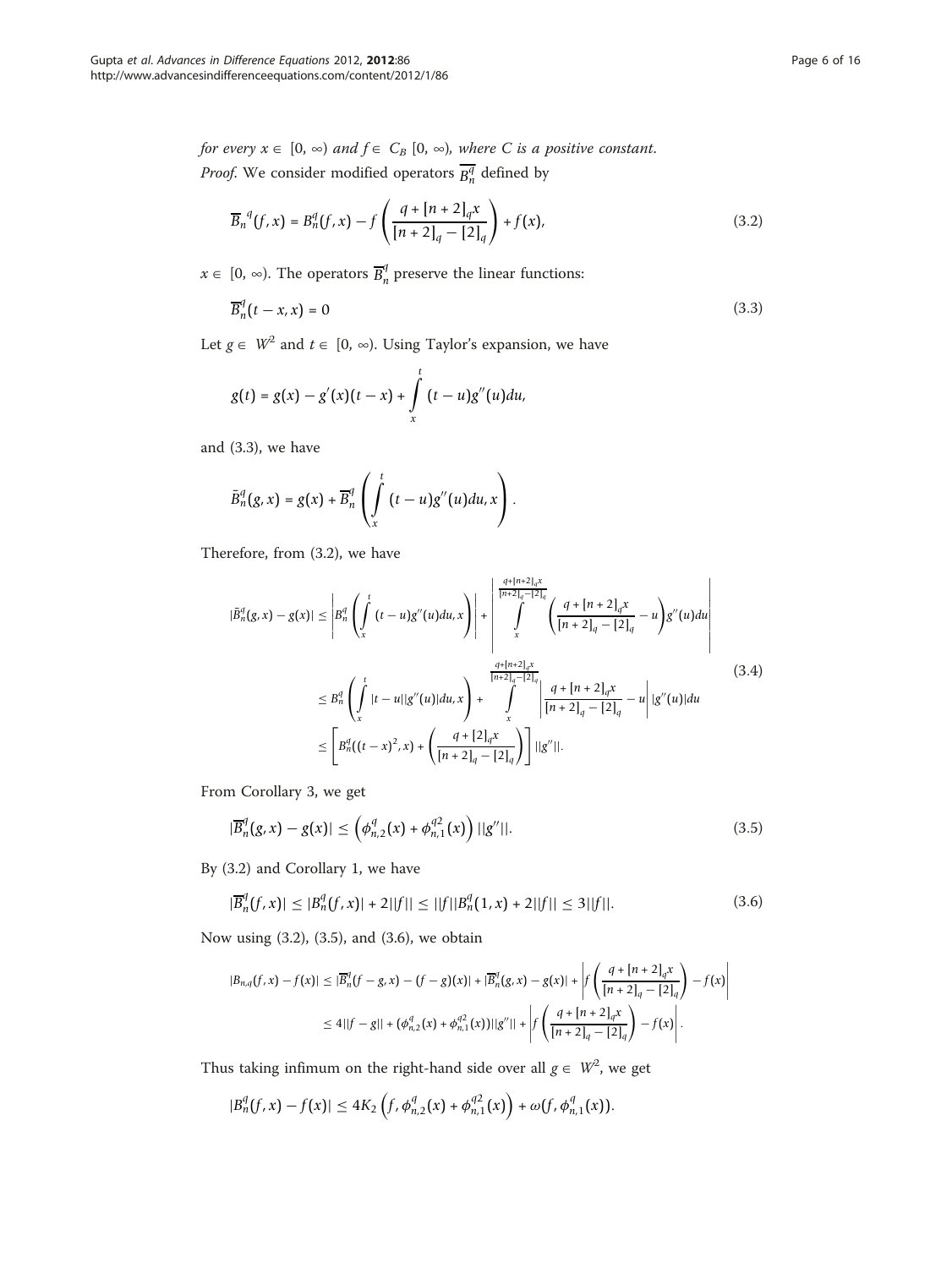In the view of (3.1), we get

$$
|B_n^q(f,x)-f(x)| \leq C\omega_2\left(f,\sqrt{\phi_{n2}^q(x)+\phi_{n1}^{q2}(x)}\right)+\omega(f,\phi_{n,1}^q(x)).
$$

This completes the proof of the theorem. □

#### 4. Weighted approximation

Here, we give weighted approximation theorem for the operator  $B_n^q(f, x)$ . Similar type of results are given in [\[3](#page-14-0)].

Let  $B_{x^2} [0, \infty)$  be the set of all functions f defined on the interval  $[0, \infty)$  satisfying the condition

$$
|f(x)| \leq M_f(1+x^2),
$$

where  $M_f$  is a constant depending on f.  $B_{x^2} [0, \infty)$  is a normed space with the norm

$$
||f||_{x^2} = \sup_{x \in [0,\infty)} \frac{|f(x)|}{1+x^2}, \quad f \in B_{x^2}[0,\infty).
$$

 $C_{x^2} [0, \infty)$  denotes the subspace of all continuous functions in  $B_{x^2} [0, \infty)$  and *C*<sup>∗</sup><sub>*x*</sub><sup>2</sup> [0, ∞) denotes the subspace of all functions *f* ∈ *C<sub>x</sub>*<sup>2</sup> [0, ∞) with lim<sub>*x*→∞  $\frac{f(x)}{1+x^2}$ </sub> = *k*.

**Theorem 5.** Let  $q = q_n \in (0, 1)$  such that  $q_n \to 1$  as  $n \to \infty$ , then for each  $f$  ∈  $C_{x^2}^*[0, \infty)$ , we have

$$
lim_{n \to \infty} ||B_n^{q_n}(f, x) - f(x)||_{x^2} = 0.
$$
\n(4.1)

*Proof.* By the Korovkin's theorem (see [\[12\]](#page-14-0)),  $B_n^{q_n}(f, x)$  converges to f uniformly as  $n \to$ ∞ for  $f \in C_{x^2}^*[0, \infty)$  if it satisfies  $B_n^{q_n}(t^i; x) \to x^i$  for  $i = 0, 1, 2$  uniformly as  $n \to \infty$ . As,  $B_n^{q_n}(1, x) = 1$ 

$$
||B_n^{q_n}(1,x) - 1||_{x^2} = 0. \tag{4.2}
$$

By Corollary 2, for  $n > 1$ ,

$$
||B_n^{q_n}(t,x) - x||_{x^2} = \sup_{x \in [0,\infty)} \frac{|B_n^{q_n}(t,x) - x|}{1 + x^2}
$$
  
\n
$$
\leq \frac{q_n}{(\lfloor n+2 \rfloor_{q_n} - \lfloor 2 \rfloor_{q_n})} + \frac{\lfloor n+2 \rfloor_{q_n}}{(\lfloor n+2 \rfloor_{q_n} - \lfloor 2 \rfloor_{q_n})} \sup_{x \in [0,\infty)} \frac{x}{1 + x^2}
$$
  
\n
$$
\leq \frac{q_n}{(\lfloor n+2 \rfloor_{q_n} - \lfloor 2 \rfloor_{q_n})} + \frac{\lfloor n+2 \rfloor_{q_n}}{(\lfloor n+2 \rfloor_{q_n} - \lfloor 2 \rfloor_{q_n})},
$$

as  $n \to \infty$ , we get

$$
||B_n^{q_n}(t,x) - f(x)||_{x^2} \to 0. \tag{4.3}
$$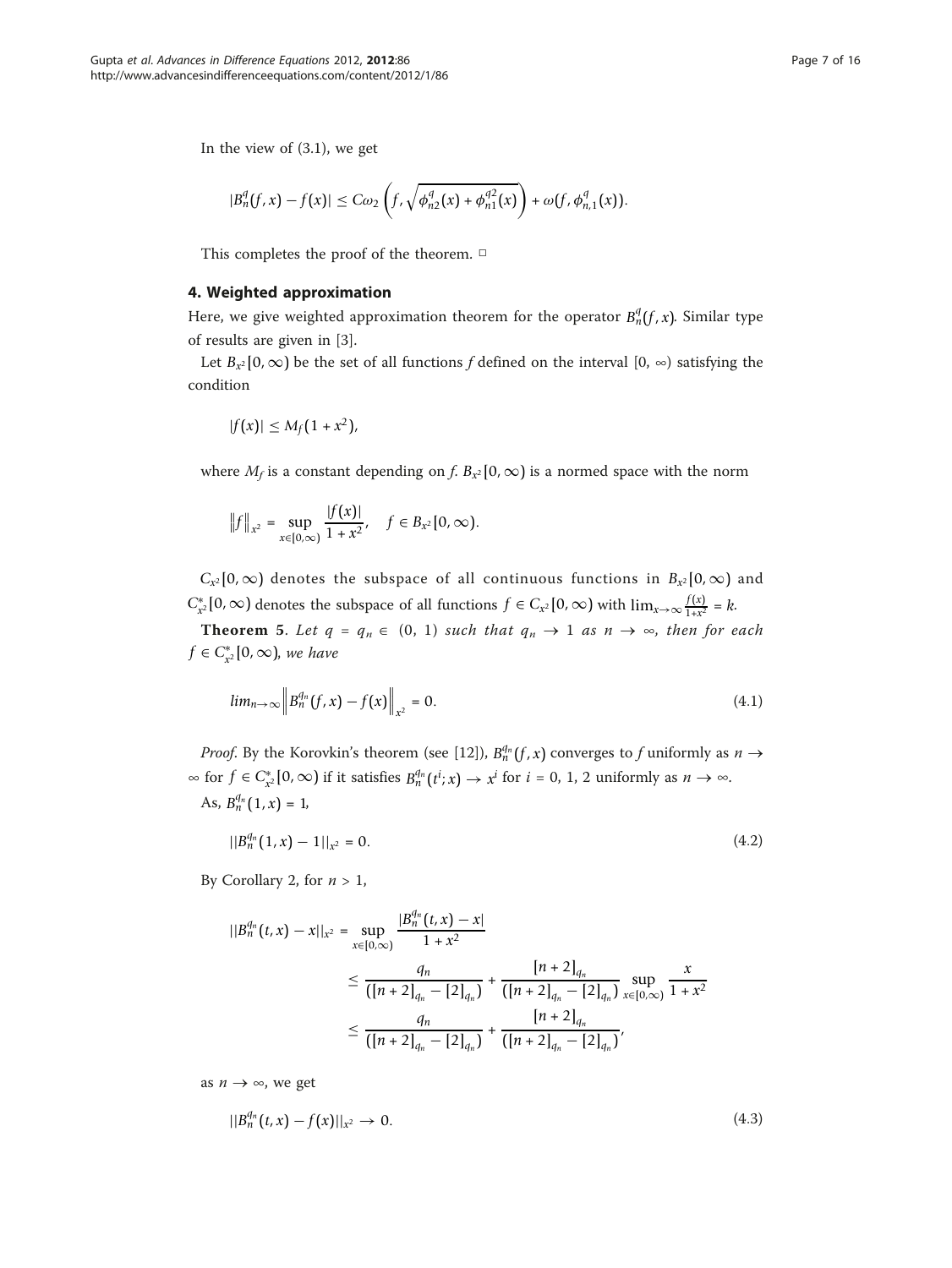Similarly for  $n > 1$ , we have

$$
\|B_n^{q_n}(t^2, x) - x^2\|_{x^2} = \sup_{x \in [0,\infty)} \frac{|B_n^{q_n}(t^2, x) - x^2|}{1 + x^2}
$$
  
\n
$$
\leq \frac{[n+2]_{q_n}^2 + [n+2]_{q_n}/(q_n)}{([n+2]_{q_n} - [2]_{q_n})([n+2]_{q_n} - [3]_{q_n})} \sup_{x \in [0,\infty)} \frac{x^2}{1 + x^2}
$$
  
\n+ 
$$
\frac{(1+q_n+q_n|2]_{q_n}}{([n+2]_{q_n} - [2]_{q_n})([n+2]_{q_n} - [3]_{q_n})} \sup_{x \in [0,\infty)} \frac{x}{1 + x^2} + \frac{q_n^2|2]_{q_n}}{([n+2]_{q_n} - [2]_{q_n})([n+2]_{q_n} - [2]_{q_n})([n+2]_{q_n} - [3]_{q_n})}
$$
  
\n
$$
\leq \frac{[n+2]_{q_n}^2 + [n+2]_{q_n}q_n}{([n+2]_{q_n} - [2]_{q_n})([n+2]_{q_n} - [3]_{q_n})} + \frac{(1+q_n+q_n|2]_{q_n}}{([n+2]_{q_n} - [3]_{q_n})}
$$
  
\n+ 
$$
\frac{q_n^2|2]_{q_n}}{([n+2]_{q_n} - [2]_{q_n})([n+2]_{q_n} - [3]_{q_n})},
$$

as  $n \to \infty$ , we get

$$
||B_n^{q_n}(t^2, x) - x^2||_{x^2} \to 0. \tag{4.4}
$$

By (4.2), (4.3), (4.4), and Korovkin's theorem, we get the desired result.  $\Box$ 

**Theorem 6.** Let  $q = q_n \in (0, 1)$  such that  $q_n \to 1$  as  $n \to \infty$ , then for each  $f \in C_{x^2}[0, \infty)$ and  $\alpha > 0$ , we have

$$
lim_{n \to \infty} \sup_{x \in [0,\infty)} \frac{|B_n^{q_n}(f,x) - f(x)|}{(1 + x^2)^{\alpha + 1}} = 0.
$$
\n(4.5)

*Proof.* For any fixed  $x_0 > 0$ , we have

$$
\sup_{x\in[0,\infty)}\frac{|B_n^{q_n}(f,x)-f(x)|}{(1+x^2)^{\alpha+1}}\leq \sup_{x\leq x_0}\frac{|B_n^{q_n}(f,x)-f(x)|}{(1+x^2)^{\alpha+1}}+\sup_{x\geq x_0}\frac{|B_n^{q_n}(f,x)-f(x)|}{(1+x^2)^{\alpha+1}}
$$
  

$$
\leq ||B_n^{q_n}(f,x)-f(x)||_{C[0,x_0]}+||f||\sup_{x\geq x_0}\frac{|B_n^{q_n}(1+t^2,x)|}{(1+x^2)^{\alpha+1}}
$$
  
+ 
$$
\sup_{x\geq x_0}\frac{|f(x)|}{(1+x^2)^{\alpha+1}}.
$$

By Theorem 5 and Corollary 2 first two terms of above inequality tends to 0 as  $n \to \infty$ . Last term of inequality can be made small enough for large  $x_0 > 0$ . This completes the proof. □

## 5. Central moments and asymptotic formula

In this section, we observe that it is not possible to estimate recurrence formula  $B_n^q((t-x)^m, x)$  in q calculus, there may be some techniques, but at the moment it can be considered as an open problem. Here we establish the recurrence relation for the central moments and obtain asymptotic formula.

Lemma 3. If we de ne the central moments as

$$
T_{n,m}(x) = B_n^q((t-x)_q^m, x) = \frac{1}{[n+1]_q} \sum_{k=1}^{\infty} b_{n,k}^q(x) \int_0^{\infty/A} b_{n,k}^q(t) (t-x)_q^m d_qt, x \in [0, \infty),
$$

then

$$
T_{n,0}(x) = 1,
$$
  
\n
$$
T_{n,1}(x) = \frac{(q + x[2]_q)}{([n + 2]_q - [2]_q)},
$$
  
\n
$$
T_{n,2}(x) = \frac{(q[2]_q + x[n + 2]_q)(q + x[n + 2]_q)}{([n + 2]_q - [2]_q)([n + 2]_q - [3]_q)} + \frac{x(q + x)[n + 2]_q}{q([n + 2]_q - [2]_q)([n + 2]_q - [3]_q)} - \frac{(qx + x)(q + x[n + 2]_q)}{([n + 2]_q - [2]_q)} + qx^2.
$$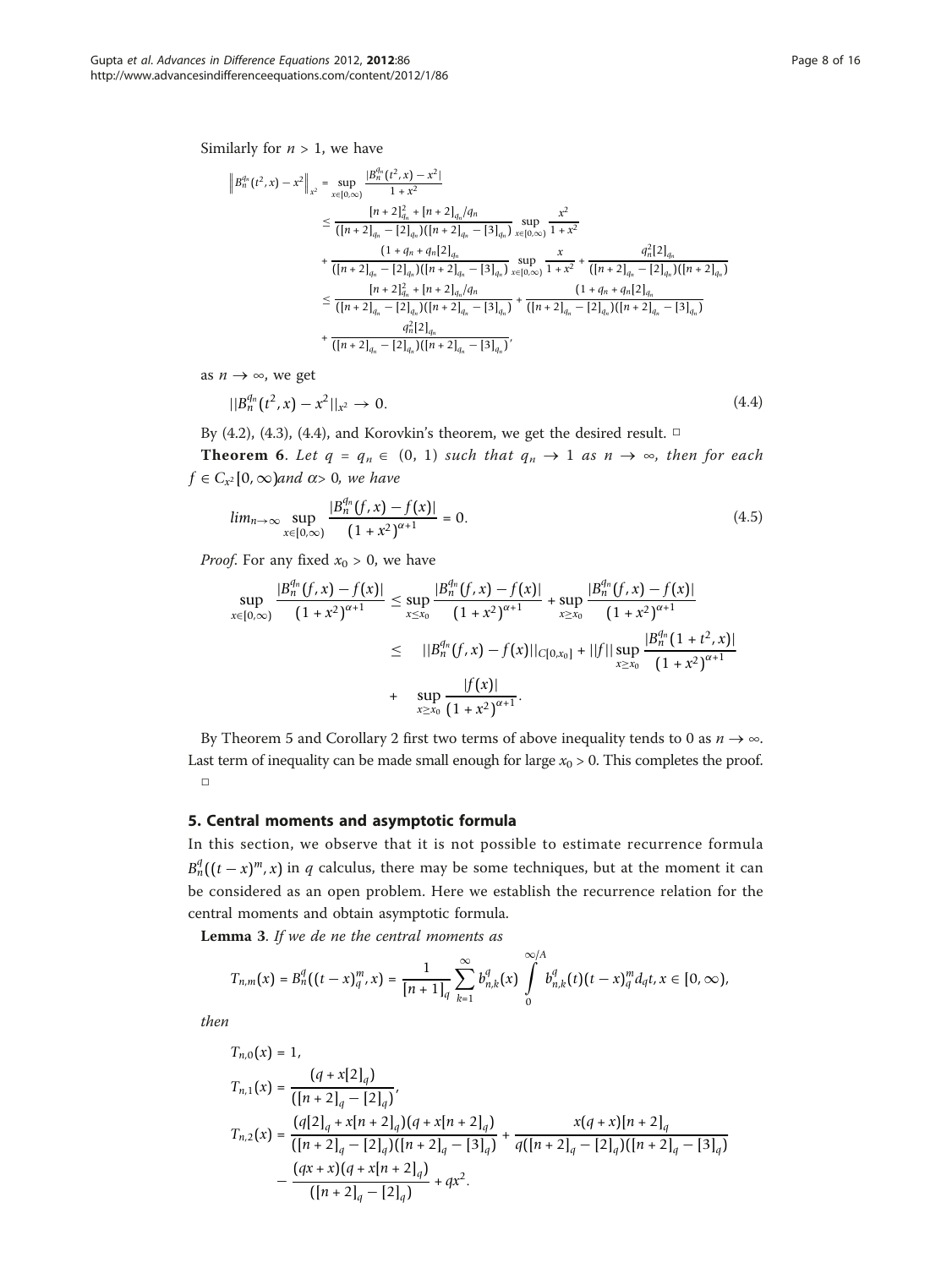and for  $n > m$ , we have the following recurrence relation:

$$
\begin{split} \left(\left[n+2\right]_q-\left[m+2\right]_q\right)T_{n,m+1}(qx)=qx(1+x)\left[D_qT_{n,m}(x)+\left[m\right]_qT_{n,m-1}(qx)\right]\\+\left(\left[3\right]_qq^mx+q-x\right)\left[m+1\right]_qT_{n,m}(qx)\\+\left[\left[2\right]_qq^mx\left(\left[3\right]_qq^mx+q-x\right)-\left[3\right]_qq^{2m+1}x^2-qx\right]\left[m\right]_qT_{n,m-1}(qx)\\+\left[q^mx\left\{\left[2\right]_qq^mx+q-x\right)-\left[3\right]_qq^{2m+1}x^2-qx\right\}+q^{2m+1}x^2\left\{q^2x-\left[3\right]_qq^mx-q+x\right\}\right]\left[m-1\right]_qT_{n,m-2}(qx)\\+x(1-q^{m+1})\left[n+2\right]_qT_{n,m}(qx)+qx(1-q^{m-1})\left[n+2\right]_qT_{n,m}(qx)-qx^2(1-q^{m-1})(1-q^m)\left[n+2\right]_qT_{n,m-1}(qx). \end{split}
$$

proof. Using the identity

$$
qx(1+x)D_q[b_{n,k}^q(x)] = \left(\frac{[k-1]_q}{q^{k-2}[n+2]_q} - qx\right)[n+2]_q b_{n,k}^q(qx)
$$

and  $q$  derivatives of product rule, we have

$$
qx(1+x)D_q[T_{n,m}] = \frac{1}{[n+1]_q} \sum_{k=1}^{\infty} qx(1+x)D_q(b_{n,k}^q(x)) \int_0^{\infty} b_{n,k}^q(t)(t-x)_{q}^{m}d_qt
$$

$$
-\frac{[m]_q}{[n+1]_q} \sum_{k=1}^{\infty} qx(1+x)b_{n,k}^q(qx) \int_0^{\infty} b_{n,k}^q(t)(t-qx)_{q}^{m-1}d_qt
$$

Thus

$$
E := qx(1+x) \left[ D_q(T_{n,m}(x)) + [m]_q T_{n,m-1}(qx) \right]
$$
\n
$$
= \frac{1}{[n+1]_q} \sum_{k=1}^{\infty} \alpha x(1+x) D_q(b_{n,k}^q(x)) \int_0^{\infty/k} b_{n,k}^q(t) (t-x)_q^m d_q t
$$
\n
$$
= \frac{[n+2]_q}{[n+1]_q} \sum_{k=1}^{\infty} b_{n,k}^q(qx) \left( \frac{[k-1]_q}{q^{k-2}[n+2]_q} - qx \right) \int_0^{\infty/k} b_{n,k}^q(t) (t-x)_q^m d_q t
$$
\n
$$
= \frac{[n+2]_q}{[n+1]_q} \sum_{k=1}^{\infty} b_{n,k}^q(qx) \int_0^{\infty/k} \left( \frac{[k-1]_q}{q^{k-2}[n+2]_q} - t + t - q^m x - qx + q^m x \right) b_{n,k}^q(t) (t-x)_q^m d_q t
$$
\n
$$
= \frac{1}{[n+1]_q} \sum_{k=1}^{\infty} b_{n,k}^q(qx) \int_0^{\infty/k} q^2 \left[ \frac{t}{q} \left( 1 + \frac{t}{q} \right) \right] D_q \left[ b_{n,k}^q \left( \frac{t}{q} \right) \right] (t-x)_q^m d_q t
$$
\n
$$
+ \frac{[n+2]_q}{[n+1]_q} \sum_{k=1}^{\infty} b_{n,k}^q(qx) \int_0^{\infty/k} b_{n,k}^q(t) (t-x)_q^{m+1} d_q t
$$
\n
$$
+ \frac{[n+2]_q}{[n+1]_q} qx(q^{m-1} - 1) \sum_{k=1}^{\infty} b_{n,k}^q(qx) \int_0^{\infty/k} b_{n,k}^q(t) (t-x)_q^m d_q t
$$
\n
$$
= \frac{1}{[n+1]_q} \sum_{k=1}^{\infty} b_{n,k}^q(qx) \int_0^{\infty/k} (t-q)^{m+1} d_q t
$$
\n
$$
+ \frac{[n+2]_q}{[n+1]_q}
$$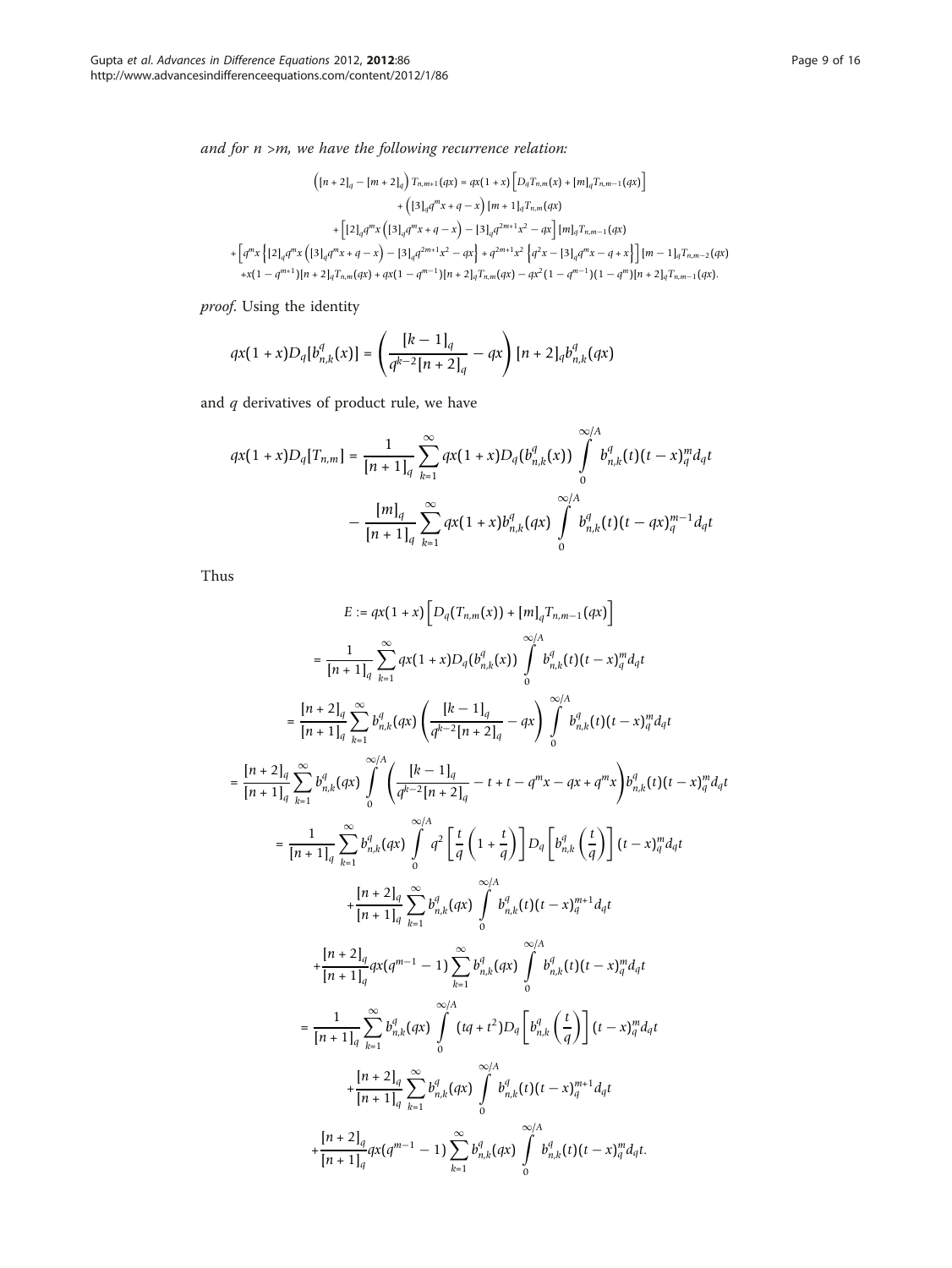Using the identities

$$
\bigl(t-q^m x\bigr)\bigl(t-q^{m+1}x\bigr) = t^2- [2]_q q^m x t + q^{2m+1} x^2
$$

and

$$
(t - qmx)(t - qm+1x)(t - qm+2x) = t3 - [3]qqmxt2 + [3]qq2m+1x2t - q3m+3x3
$$

we obtain the following identity after simple computation

$$
(qt + t2)(t - x)qm = (qt + t2)(t - x)(t - qx)qm-1 = [t3 + (q - x)t2 - qxt] (t - qx)qm-1\n= (t - qx)qm+2 + [(3]qqmx + q - x] (t - qx)qm+1\n+ [(2]qqmx {[3]qqmx + q - x] - [3]qq2m+1x2 - qx] (t - qx)qm\n+ [qmx {[2]qqmx (13]qqmx + q - x] - [3]qq2m+1x2 - qx] + q2m+1x2 {q2x - [3]qqmx - q + x}] (t - qx)qm-1
$$

Using the above identity and  $q$  integral by parts

$$
\int_a^b u(t)D_q(v(t))d_qt=[u(t)v(t)]_a^b-\int_a^b v(qt)D_q[u(t)]d_qt,
$$

we have

$$
E = -[m+2]_q T_{n,m+1}(qx) - (3]_q q^m x + q - x) [m+1]_q T_{n,m}(qx)
$$
  

$$
- [2]_q q^m x (13]_q q^m x + q - x) - [3]_q q^{2m+1} x^2 - qx] [m]_q T_{n,m-1}(qx)
$$
  

$$
- [q^m x \{12]_q q^m x (13]_q q^m x + q - x) - [3]_q q^{2m+1} x^2 - qx \} + q^{2m+1} x^2 \{q^2 x - [3]_q q^m x - q + x \}] [m - 1]_q T_{n,m-2}(qx)
$$
  

$$
+ \frac{[n+2]_q}{[n+1]_q} \sum_{k=1}^{\infty} b_{n,k}^q (qx) \int_0^{\infty/4} b_{n,k}^q (t) (t - x)_q^{m+1} d_q t
$$
  

$$
- \frac{[n+2]_q}{[n+1]_q} q x (1 - q^{m-1}) \sum_{k=1}^{\infty} b_{n,k}^q (qx) \int_0^{\infty/4} b_{n,k}^q (t) (t - x)_q^m d_q t
$$

Finally, using

$$
(t-x)_{q}^{m+1} = (t-x)(t-qx)_{q}^{m} = (t-qx)_{q}^{m+1} - x(1-q^{m+1})(t-qx)_{q}^{m}
$$

and

$$
(t-x)_q^m = (t-x)(t-qx)_q^{m-1} = (t-qx)_q^m - x(1-q^m)(t-qx)_q^{m-1},
$$

we get

$$
E = -[m+2]_qT_{n,m+1}(qx) - ([3]_qq^mx+q-x)[m+1]_qT_{n,m}(qx) - [12]_qq^mx \left( [3]_qq^mx+q-x \right) - [3]_qq^{2m+1}x^2 - qx ] [m]_qT_{n,m-1}(qx) - [q^mx \left\{ [2]_qq^mx+q-x \right\} - [3]_qq^{2m+1}x^2 + qx \right\} + q^{2m+1}x^2 \left\{ q^2x - [3]_qq^mx-q+x \right\}][m-1]_qT_{n,m-2}(qx) + [n+2]_qT_{n,m+1}(qx) - x(1-q^{m+1})[n+2]_qT_{n,m}(qx) -qx(1-q^{m-1})[n+2]_qT_{n,m}(qx) + qx^2(1-q^{m-1})(1-q^m)[n+2]_qT_{n,m-1}(qx).
$$

This completes the proof of recurrence relation.

□

**Theorem** 7. Let  $f \in C$  [0,  $\infty$ ) be a bounded function and  $(q_n)$  denote a sequence such that  $0 < q_n < 1$  and  $q_n \to 1$  as  $n \to \infty$ . Then we have for a point  $x \in (0, \infty)$ 

$$
\lim_{n\to\infty}[n]_{q_n}(B_n^{q_n}(f,x)-f(x))=(2x+1)\lim_{n\to\infty}D_{q_n}f(x)+x(1+x)\lim_{n\to\infty}D_{q_n}^2f(x).
$$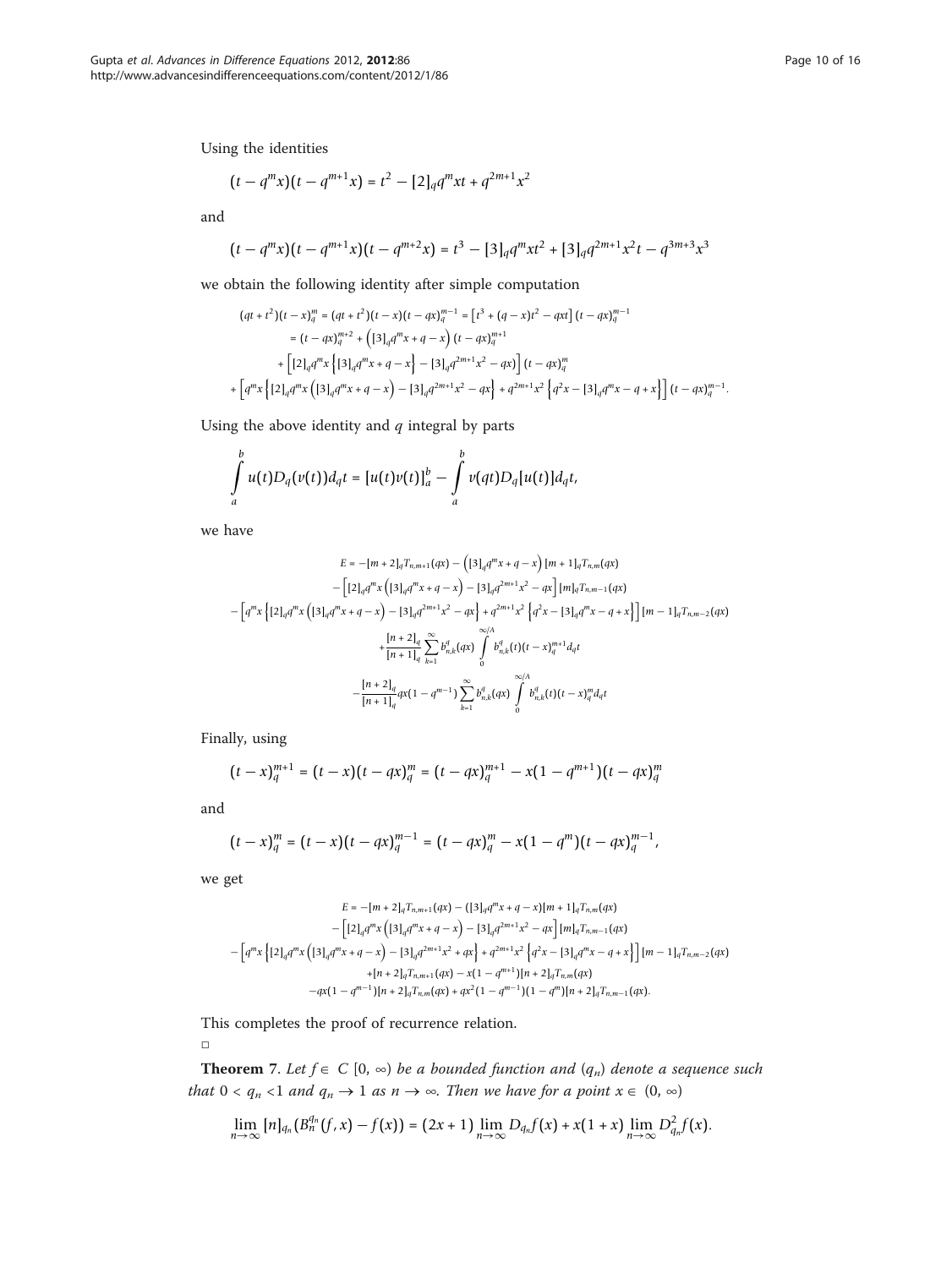$$
f(t) = f(x) + D_q f(x) (t - x) + \frac{1}{[2]_q} D_q^2 f(x) (t - x)_q^2 + \Phi_q(x; t) (t - x)_q^2
$$

for  $0 < q < 1$ , where

$$
\Phi_q(x;t) = \begin{cases}\n\frac{f(t) - f(x) - D_q f(x)(t-x) - \frac{1}{[2]_q} D_q^2 f(x)(t-x)_q^2}{(t-x)_q^2}, & \text{if } x \neq t \\
0, & \text{if } x = t.\n\end{cases}
$$
\n(5.1)

We know that for  $n$  large enough

$$
\lim_{t \to x} \Phi_{q_n}(x; t) = 0. \tag{5.2}
$$

That is for any  $\varepsilon > 0$ ,  $A > 0$ , there exists a  $\delta > 0$  such that

$$
|\Phi_{q_n}(x;t)| < \varepsilon \tag{5.3}
$$

for  $|t - x| < \delta$  and *n* sufficiently large. Using (5.1), we can write

$$
B_n^{q_n}(f,x)-f(x)=D_{q_n}f(x)T_{n,1}(x)+\frac{D_{q_n}^2f(x)}{[2]_{q_n}}T_{n,2}(x)+E_n^{q_n}(x),
$$

where

$$
E_n^q(x) = \frac{1}{[n+1]_q} \sum_{k=1}^{\infty} b_{n,k}^q(x) \int_0^{\infty/k} b_{n,k}^q(t) \Phi_q(x;t) (t-x)_q^2 d_qt.
$$

We can easily see that

$$
\lim_{n\to\infty}\big[n\big]_{q_n}T_{n,1}\big(x\big)=2x+1\quad\text{ and }\quad\lim_{n\to\infty}\big[n\big]_{q_n}T_{n,2}\big(x\big)=2x\big(1+x\big).
$$

In order to complete the proof of the theorem, it is suffficient to show that  $\lim_{n\to\infty} [n]_{q_n} E_n^{q_n}(x) = 0$ . We proceed as follows:

Let

$$
R_{n,1}^{q_n}(x)=[n]_{q_n}\frac{1}{[n+1]_{q_n}}\sum_{k=1}^{\infty}b_{n,k}^{q_n}(x)\int_{0}^{\infty}b_{n,k}^{q_n}(t)\Phi_{q_n}(x;t)(t-x)_{q_n}^2\chi_x(t)d_qt
$$

and

$$
R_{n,2}^{q_n}(x)=[n]_{q_n}\frac{1}{[n+1]_{q_n}}\sum_{k=1}^{\infty}b_{n,k}^{q_n}(x)\int_{0}^{\infty/A}b_{n,k}^{q_n}(t)\Phi_{q_n}(x;t)(t-x)_{q_n}^2(1-\chi_x(t))d_qt,
$$

so that

$$
[n]_{q_n} E_n^{q_n}(x) = R_{n,1}^{q_n}(x) + R_{n,2}^{q_n}(x),
$$

where  $\chi_x(t)$  is the characteristic function of the interval  $\{t : |t - x| < \delta\}$ . It follows from (5.1)

$$
|R_{n,1}^{q_n}(x)| < \varepsilon 2x(x+1) \quad \text{as } n \to \infty.
$$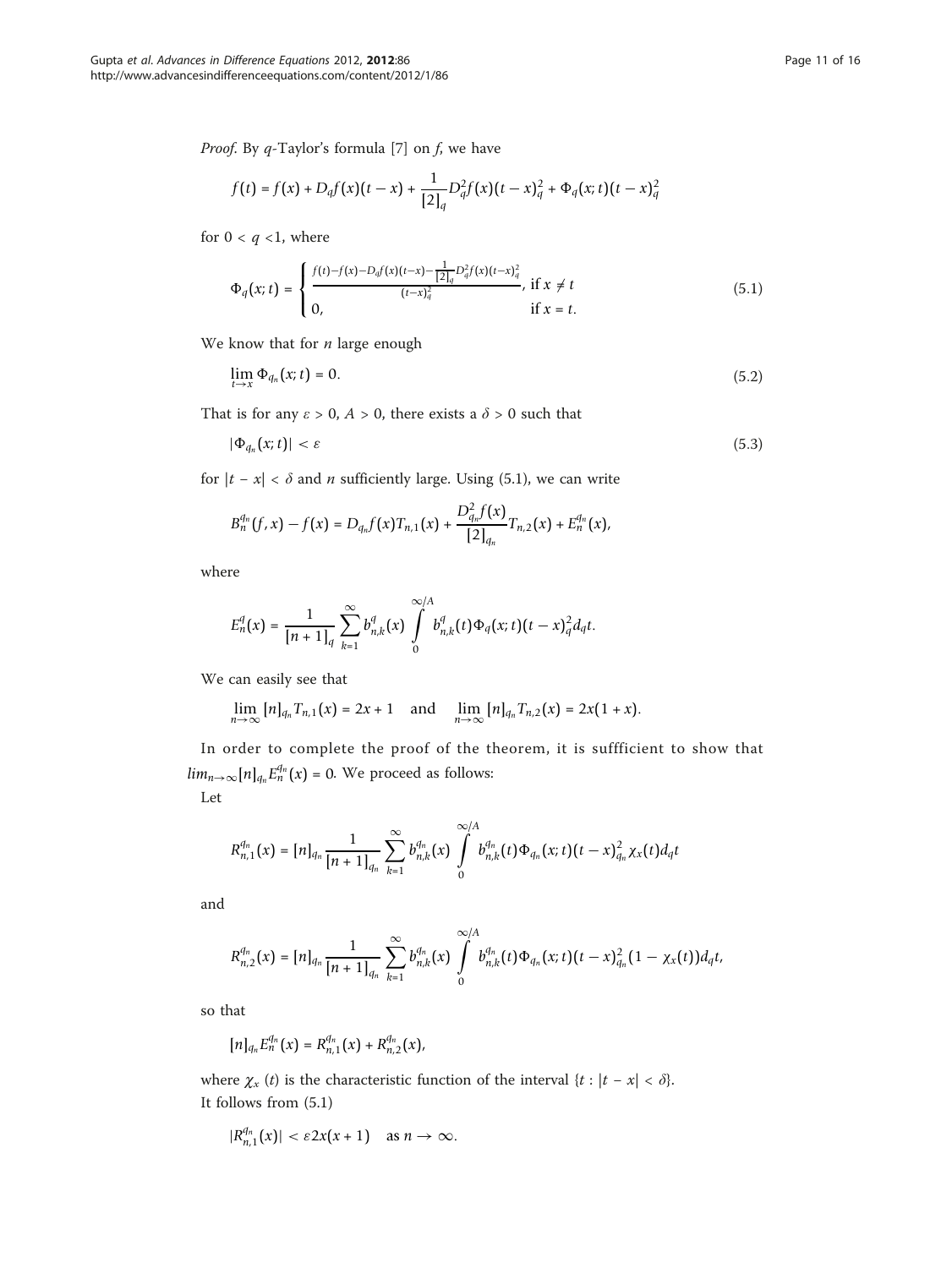$$
(t-x)^2 = (t - q^2x + q^2x - x)(t - q^3x + q^3x - x)
$$
  
=  $(t - q^2x)(t - q^3x) + x(q^3 - 1)(t - q^2x) + x(q^2 - 1)(t - q^2x)$   
+  $x^2(q^2 - 1)(q^2 - q^3) + x^2(q^2 - 1)(q^3 - 1)$ ,

we have

$$
|R_{n,2}^{q_n}(x)| \leq \frac{M}{\delta^2} [n]_{q_n} \frac{1}{[n+1]_{q_n}} \sum_{k=1}^{\infty} b_{n,k}^{q_n}(x) \int_{0}^{\infty/ A} b_{n,k}^{q_n}(t) (t-x)_{q_n}^4 d_q t + \frac{M}{\delta^2} x (|(q_n^3 - 1) + (q_n^2 - 1)|)[n]_{q_n} \frac{1}{[n+1]_{q_n}} \sum_{k=1}^{\infty} b_{n,k}^{q_n}(x) \int_{0}^{\infty/ A} q_n^k b_{n,k}^{q_n}(t) (t-x)_{q_n}^3 d_q t + \frac{M}{\delta^2} x^2 (q_n^2 - 1)^2 [n]_{q_n} \frac{1}{[n+1]_{q_n}} \sum_{k=1}^{\infty} b_{n,k}^{q_n}(x) \int_{0}^{\infty/ A} q_n^k b_{n,k}^{q_n}(t) (t-x)_{q_n}^2 d_q t
$$

and

$$
|R_{n,2}^{q_n}(x)| \leq \frac{M}{\delta^2} \left\{ [n]_{q_n} T_{n,4}(x) + x(2 - q_n^2 - q_n^3) [n]_{q_n} T_{n,3}(x) + x^2 (q_n^2 - 1)^2 [n]_{q_n} T_{n,2}(x) \right\}.
$$

Using Lemma 3, we have

$$
T_{n,4}(x) \leq \frac{C_{1,x}}{[n]_{q_n}^2}
$$
,  $T_{n,3}(x) \leq \frac{C_{2,x}}{[n]_{q_n}^2}$  and  $T_{n,4}(x) \leq \frac{C_{3,x}}{[n]_{q_n}}$ .

Thus, for *n* suciently large  $R_{n,2}^{q_n}(x) \to 0$ . This completes the proof of theorem.  $\Box$ 

**Corollary 8.** Let  $f \in C$  [0,  $\infty$ ) be a bounded function and  $(q_n)$  denote a sequence such that  $0 < q_n < 1$  and  $q_n \to 1$  as  $n \to \infty$ . Suppose that the first and second derivative  $f'(x)$ and f" (x) exist at a point  $x \in (0, \infty)$ , we have

$$
\lim_{n\to\infty} [n]_{q_n} (B_n^{q_n}(f,x)-f(x)) = f'(x) (2x+1) + x(1+x)f''(x).
$$

#### 6. Better error approximation

King [\[13](#page-14-0)] in 2003 proposed a new approach to modify the Bernstein polynomials to improve rate of convergence, by making operator to preserve test functions  $e_0$  and  $e_1$ . As the q-Beta operators  $B_n^q(f, x)$  reproduce only constant functions, this motivated us to propose the modification of (1.2), so that they reproduce constant as well as linear functions.

Define sequence  $\{u_{n,q}(x)\}\$  of real valued continues functions on  $[0, \infty)$  with  $0 \le u_{n,q}(x)$  $< \infty$ , as

$$
u_{n,q}(x)=\frac{x([n+2]_q-[2]_q)-q}{[n+2]_q}.
$$

We replace x in definition of operator (1.2) with  $u_{n,q}(x)$ . Therefore, modified operator is given as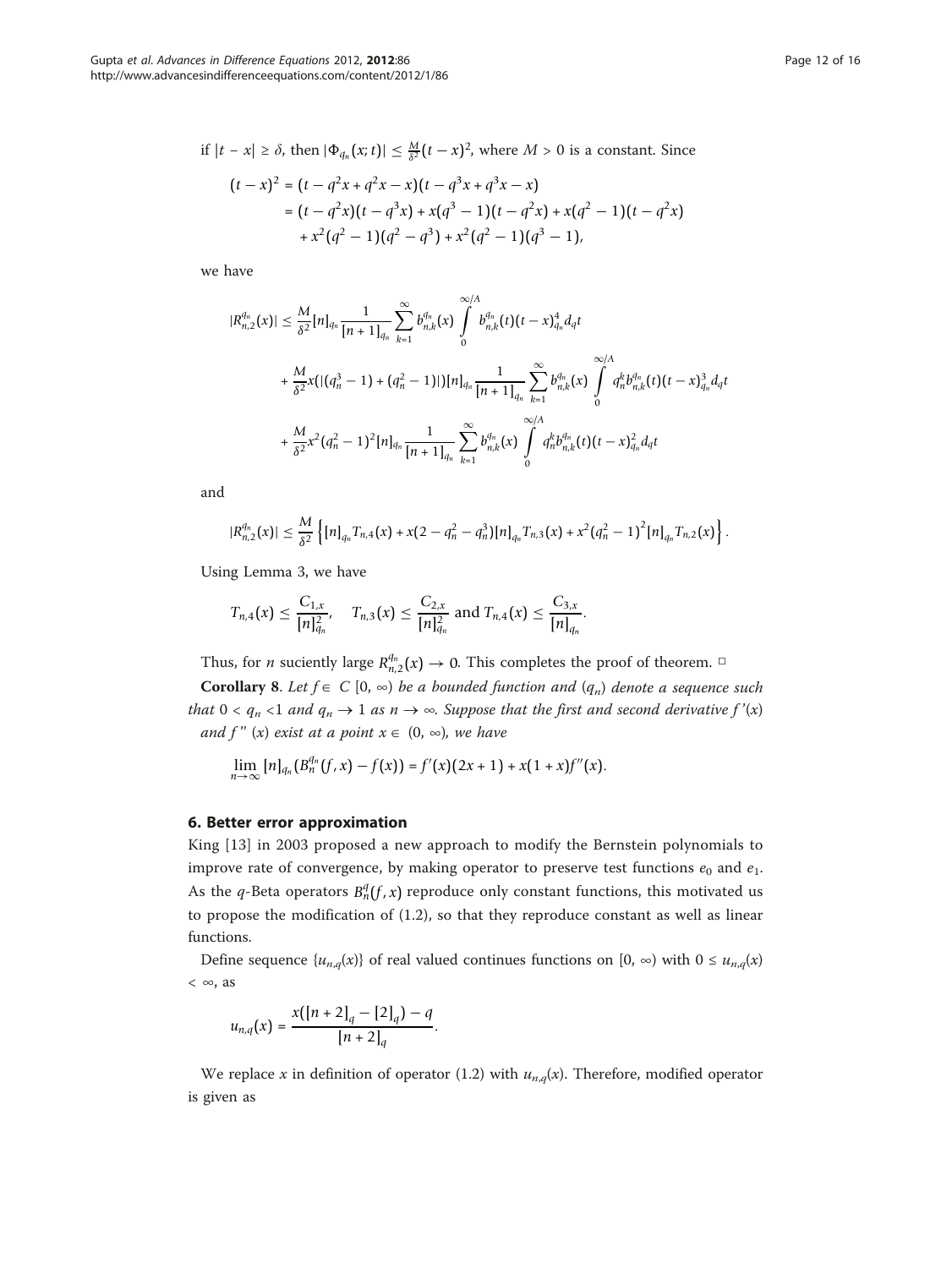$$
\widetilde{B}_n^q(f;x) = \frac{1}{[n+1]_q} \sum_{k=1}^{\infty} b_{n,k}^q(u_{n,q}(x)) \int_0^{\infty/A} b_{n,k}^q(t) f(t) d_q t, x \in I \equiv [1/q[n]_q, \infty), \quad (6.1)
$$

Remark 3. By simple computation we can write

$$
\widetilde{B}_{n}^{q}(1;x) = 1, \widetilde{B}_{n}^{q}(t;x) = x
$$
\n
$$
\widetilde{B}_{n}^{q}(t^{2}; x) = x^{2} \left( \frac{\left[ n+3 \right]_{q} \left[ \left[ n+2 \right]_{q}-\left[ 2 \right]_{q} \right]}{\left[ q \right[ n+2 \right]_{q} \left( \left[ n+2 \right]_{q}-\left[ 3 \right]_{q} \right)} \right) + x \left( \frac{\left[ n+2 \right]_{q}-2+q}{\left[ n+2 \right]_{q} \left( \left[ n+2 \right]_{q}-\left[ 3 \right]_{q} \right)} - \frac{q(\left[ n+2 \right]_{q}-1)}{\left[ n+2 \right]_{q} \left( \left[ n+2 \right]_{q}-\left[ 2 \right]_{q} \right) \left( \left[ n+2 \right]_{q}-\left[ 3 \right]_{q} \right)}.
$$

Therefore,

$$
\begin{split} \widetilde{B}^q_n(t-x)^2;x)&=x^2\left(\frac{[n+3]_q([n+2]_q-[2]_q)}{q[n+2]_q([n+2]_q-[3]_q)}-1\right)+x\left(\frac{[n+2]_q-2+q}{[n+2]_q([n+2]_q-[3]_q)}\right)\\ &\frac{q([n+2]_q-1)}{[n+2]_q([n+2]_q-[2]_q)[[n+2]_q-[3]_q)}.\end{split}
$$

**Theorem 9.** Let  $f \in C_B(I)$ , then for every  $x \in I$  and for  $n > 1$ ,  $C > 0$ , we have

$$
|B_n^q(f;x) - f(x)| \le C\omega_2(f,\delta_n),\tag{6.2}
$$

where  $\delta_n = \sqrt{\widetilde{B}_n^q((t-x)^2; x)}$ . *Proof.* Let  $g \in W^2_{\infty}$ , by Taylor's series

$$
g(t) - g(x) = g'(x)(t - x) + \int_{x}^{t} g''(s)(t - s)ds
$$

therefore, by linearity and Remark 3, we get

$$
|\widetilde{B}_n^q(g;x) - g(x)| \leq \widetilde{B}_n^q(t - x, x) \|g'\| + \frac{\|g''\|}{2} \widetilde{B}_n^q((t - x)^2; x) \\ \leq \widetilde{B}_n^q((t - x)^2; x) \|g''\|.
$$

Also

$$
|\widetilde{B}_n^q(f,x)| \leq ||f|| |\widetilde{B}_n^q(1,x)| = ||f||.
$$

Therefore,

$$
|\widetilde{B}_n^q(f;x) - f(x)| \leq |\widetilde{B}_n^q(f - g;x) - (f - g)(x)| + |\widetilde{B}_n^q(g;x) - g(x)|
$$
  
\n
$$
\leq 2 \|f - g\| + \overline{B_n^q}((t - x)^2; x) \|g''\|
$$

on choosing  $\delta_n = \sqrt{\widetilde{B}_n^q((t-x)^2; x)}$ , taking infimum over  $g \in W^2_{\infty}$ , we get the desired result.

□

**Theorem 10.** Let  $q = q_n$  satisfies  $0 < q_n < 1$  and let  $q_n \to 1$  as  $n \to \infty$ . For each  $f$  ∈  $C_{x^2}^*(I)$  we have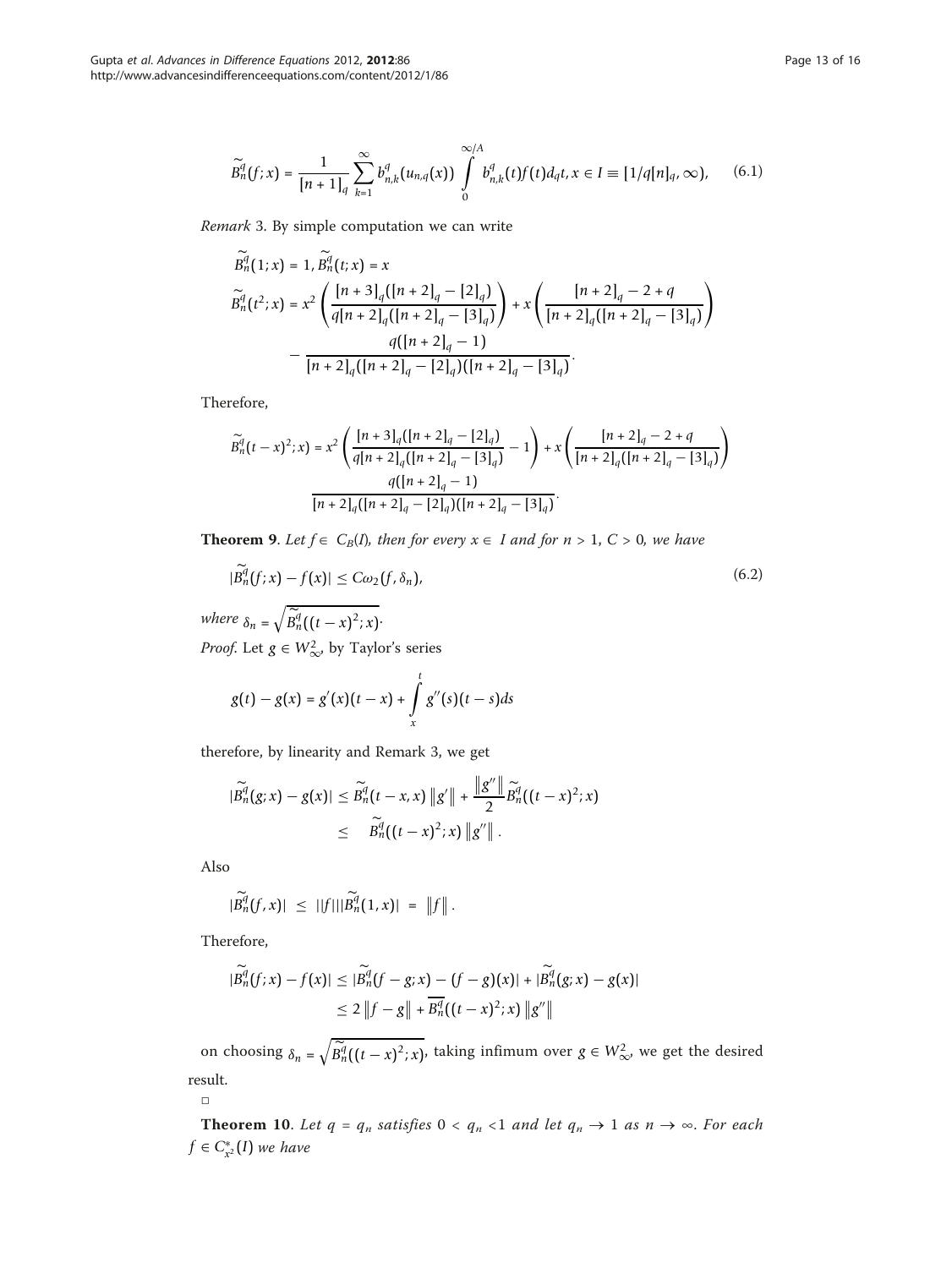$$
\lim_{n\to\infty}\left\|\widetilde{B}_n^{q_n}(f)-f\right\|_{x^2}=0.
$$

*Proof.* To prove theorem (Using the Theorem in  $[14]$  $[14]$  $[14]$ ), it is sufficient to verify the following three conditions

$$
\lim_{n \to \infty} \left\| \widetilde{B}_n^{q_n} - (t^{\nu}, x) - x^{\nu} \right\|_{x^2} = 0, \quad \nu = 0, 1, 2. \tag{6.3}
$$

By Remark 3, we have  $\widetilde{B}_n^{q_n}(1, x) = 1$  and  $\widetilde{B}_n^{q_n}(t, x) = x$ , the first and second condition of (6.3) is fulfilled for  $v = 0$  and  $v = 1$ .

And

$$
\left\| \widetilde{B}_{n}^{q_{n}}(t^{2}, x) - x^{2} \right\|_{x^{2}} \leq \left| \frac{[n+3]_{q_{n}}([n+2]_{q_{n}} - [2]_{q_{n}})}{q_{n}[n+2]_{q_{n}}([n+2]_{q_{n}} - [3]_{q_{n}})} - 1 \right| \sup_{x \in [0, \infty)} \frac{x^{2}}{1 + x^{2}} + \left( \frac{[n+2]_{q_{n}} - 2 + q_{n}}{[n+2]_{q_{n}}([n+2]_{q_{n}} - [3]_{q_{n}})} \right) \sup_{x \in [0, \infty)} \frac{x}{1 + x^{2}} + \frac{|q_{n}([n+2]_{q_{n}} - [3]_{q_{n}})}{[n+2]_{q_{n}}([n+2]_{q_{n}} - [2]_{q_{n}})([n+2]_{q_{n}} - [3]_{q_{n}})},
$$

which implies that as  $n \to \infty$ 

$$
\lim_{n\to\infty}\left\|\widetilde{B}_n^{q_n}(t^2,x)-x^2\right\|_{x^2}=0.
$$

Thus, the proof is completed. □

## 7. Stancu approach

In 1968, Stancu introduced Bernstein-Stancu operators in [\[15](#page-15-0)] a linear positive operator depending on two non-negative parameters  $\alpha$  and  $\beta$  satisfying the condition  $0 \leq \alpha$  $\leq \beta$ . Recently, many researcher applied this approach to many operators, for detail see [[16,17](#page-15-0),[2](#page-14-0)], etc.

For  $f \in C[0, \infty)$  and  $0 < q < 1$ , we define the q-Beta Stancu operators as

$$
\widehat{B}_{n}^q(f,x) = \frac{1}{[n+1]_q} \sum_{k=1}^{\infty} b_{n,k}^q(x) \int_0^{\infty/A} b_{n,k}^q(t) f\left(\frac{[n]_q t + \alpha}{[n]_q + \beta}\right) d_q t, x \in [0, \infty), \tag{7.1}
$$

where  $0 \leq \alpha \leq \beta$ .

In each of following theorems, we assume that  $q = q_n$ , where  $q_n$  is a sequence of real numbers such that  $0 < q_n < 1$  for all *n* and  $\lim_{n \to \infty} q_n = 1$ .

**Theorem 11.** For  $\overline{B_n^d}(t^s, x)$ ,  $s = 0, 1, 2$  the following identities hold:

$$
\begin{split} \bar{B}_n^{\bar{q}}(1,x) &= 1,\\ \widehat{B}_n^{\bar{q}}(t,x) &= \frac{[n]_q}{[n]_q + \beta} \left( \frac{(q+x[n+2]_q)}{([n+2]_q - [2]_q)} \right) + \frac{\alpha}{[n]_q + \beta},\\ \widehat{B}_n^{\bar{q}}(t^2,x) &= \frac{[n]_q^2}{([n]_q + \beta)^2} \left( \frac{(q[2]_q + x[n+2]_q)(q+x[n+2]_q)}{([n+2]_q - [2]_q)([n+2]_q - [3]_q)} \right) + \frac{x(q+x)[n+2]_q}{([n]_q + \beta)^2} \left( \frac{(q+x[n+2]_q)}{([n+2]_q - [2]_q)} \right) + \frac{\alpha^2}{([n]_q + \beta)^2}. \end{split}
$$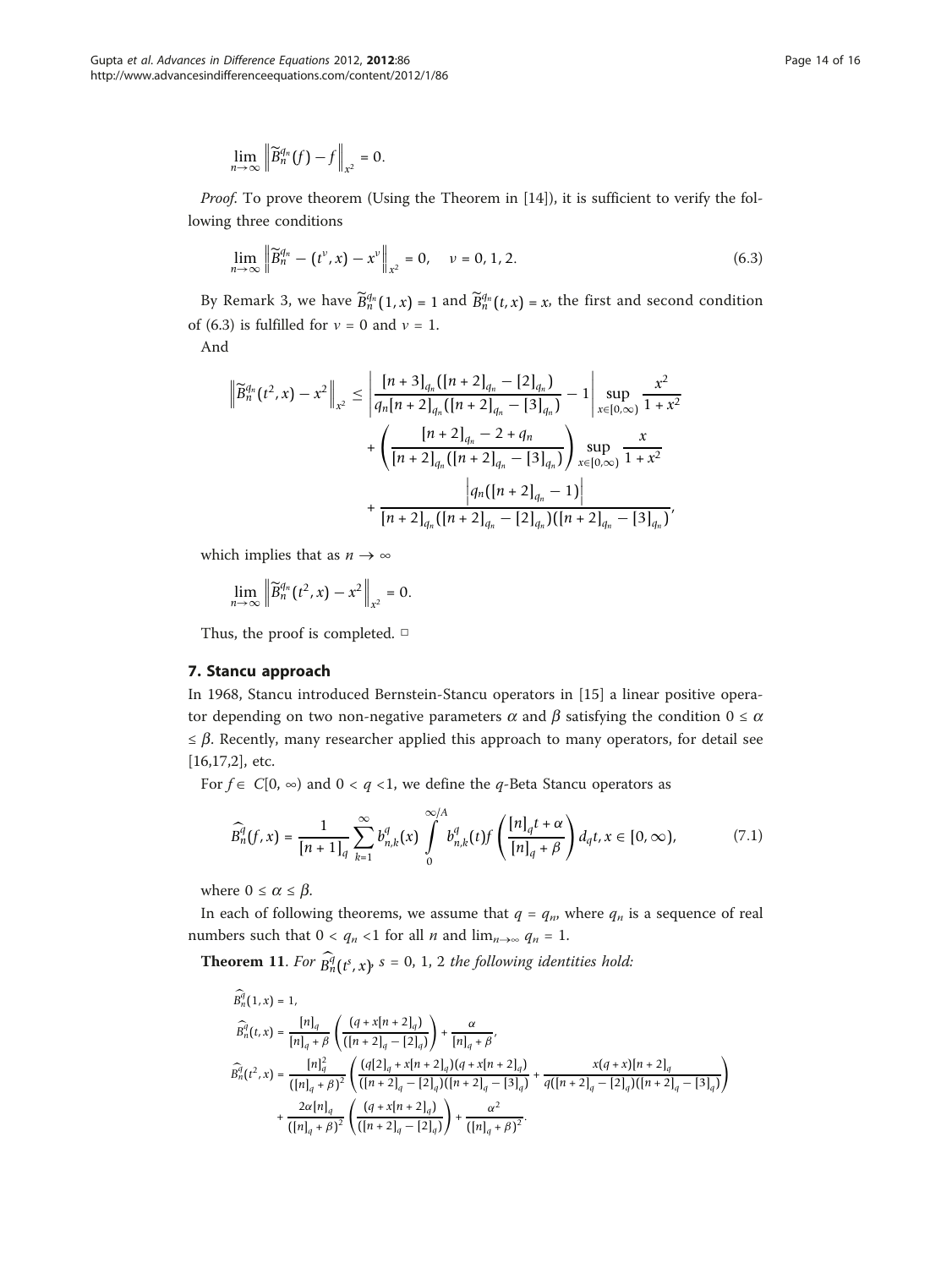<span id="page-14-0"></span>Proof of the theorem can be obtained directly by using linearity of operator and Corollary 2.

**Corollary 12.** If we denote central moments by  $\Phi_{n,m}^q(x) = B_n^{\tilde{q}}((t-x)^m, x)$ ,  $m = 1, 2,$ then we have

$$
\begin{split} \Phi_{n,1}^q(x) &= \frac{[n]_q}{[n]_q+\beta} \left( \frac{\left(q+x[n+2]_q\right)}{\left([n+2]_q-[2]_q\right)}\right) + \frac{\alpha}{[n]_q+\beta} - x, \\ \Phi_{n,2}^q(x) &= x^2 + \frac{[n]_q^2}{\left([n]_q+\beta\right)^2} \left( \frac{\left(q[2]_q+x[n+2]_q\right)\left(q+x[n+2]_q\right)}{\left([n+2]_q-[2]_q\right)\left([n+2]_q-[3]_q\right)} + \frac{x(q+x)[n+2]_q}{q\left([n+2]_q-[2]_q\right)\left([n+2]_q-[3]_q\right)} \right) \\ &\quad + \frac{2\alpha [n]_q}{\left([n]_q+\beta\right)^2} \left( \frac{\left(q+x[n+2]_q\right)}{\left([n+2]_q-[2]_q\right)} \right) + \frac{\alpha^2}{\left([n]_q+\beta\right)^2} - 2x \left( \frac{[n]_q}{[n]_q+\beta} \left( \frac{\left(q+x[n+2]_q\right)}{\left([n+2]_q-[2]_q\right)} \right) + \frac{\alpha}{[n]_q+\beta} \right) \end{split}
$$

**Theorem 13.** Let  $0 < q < 1$ , we have

$$
\left|\widehat{B}_n^q(f,x)-f(x)\right|\leq C\omega_2\left(f,\sqrt{\Phi_{n2}^q(x)+\Phi_{n1}^{q2}(x)}\right)+\omega(f,\Phi_{n,1}^q(x))
$$

for every  $\alpha, \beta \ge 0$ ,  $x \in [0, \infty)$  and  $f \in C_B [0, \infty)$ , where C is a positive constant. Proof of theorem is just similar to Theorem 4.

#### Acknowledgements

The authors would like to express their deep gratitude to the referees for their valuable suggestions and comments.

#### Author details

<sup>1</sup>School of Applied Science, Netaji Subhas Institute of Technology, Sector 3 Dwarka, New Delhi-110078, India 2 Department of Mathematics, Dr. B. R. Ambedkar National Institute of Technology, Jalandhar-144011 (Punjab), India <sup>3</sup>Department of Mathematics, Kwangwoon University, Seoul 139-701, South Korea <sup>4</sup>Division of General Education, Kwangwoon University, Seoul 139-701, South Korea

#### Authors' contributions

All authors contributed equally to the manuscript and typed, read, and approved the final manuscript.

#### Competing interests

The authors declare that they have no competing interests.

Received: 20 April 2012 Accepted: 25 June 2012 Published: 25 June 2012

#### References

- 1. Gupta, MK, Gupta, V, Kumar, M: Direct and inverse estimates for a new family of linear positive operators. J Math Anal Appl. 330, 799–816 (2007). doi:10.1016/j.jmaa.2006.08.012
- 2. Aral, A, Gupta, V: On the q-analogue of Stancu-Beta operators. Appl Math Lett. 25(1), 67–71 (2012). doi:10.1016/j. aml.2011.07.009
- 3. Aral, A, Gupta, V: On the Durrmeyer type modification of the q-Baskakov type operators. Nonlinear Anal. 72, 1171–1180 (2010). doi:10.1016/j.na.2009.07.052
- 4. Gupta, V: Some approximation properties on q-Durrmeyer operators. Appl Math Comput. 197(1), 172–178 (2008). doi:10.1016/j.amc.2007.07.056
- 5. Gupta, V, Kim, T: On the rate of convergence for q modified Beta operators. J Math Anal Appl. 377, 471–480 (2011). doi:10.1016/j.jmaa.2010.11.021
- 6. Gupta, V, Agrawal, PN, Verma, DK: q-Analogue of discrete Beta operators. Annali Dell Universita di Ferrara. 57(1), 39–66 (2011). doi:10.1007/s11565-011-0118-4
- 7. De Sole, A, Kac, VG: On integeral repersentation of q-gamma and q-beta functions. Atti Accad Naz Lincei Cl Sci Fis Mat Natur Rend Lincei (9) Mat Appl. 16(1), 11–29 (2005)
- 8. Ernst, T: The history of q-calculus and a new method, U.U.D.M. Departament of Mathematics, Uppsala University, Uppsala (2000) Report 2000, 16
- 9. Kac, V, Cheung, P: Quantum Calculus, Universitext. Springer-Verlag, New York (2002)
- 10. Koornwinder, TH: q-Special functions, a tutorial. In: Gerstenhaber, M, Stashe, J (eds.) Deformation and Quatum Groups with Application of Mathematical Physics Contemp math, vol. 134, American Mathematical Society, Providence (1992) 11. DeVore, RA, Lorentz, GG: Construtive Approximation. Springer, Berlin (1993)
- 12. Lorentz, GG: Berstein polynomials. In Mathematical Expositions, vol. 8,University of Toronto Press, Toronto (1953)
- 13. King, JP: Positive linear operators which preserve  $x^2$ . Acta Math Hungar. 99(3), 203–208 (2003). doi:10.1023/ A:1024571126455
- 14. Gadzhiev, AD: Theorems of the type of P. P. Korovkin type theorems. Math Zametki 20(5), 781–786 (1976). English Translation, Math Notes 20(5-6), 996-998 (1976)